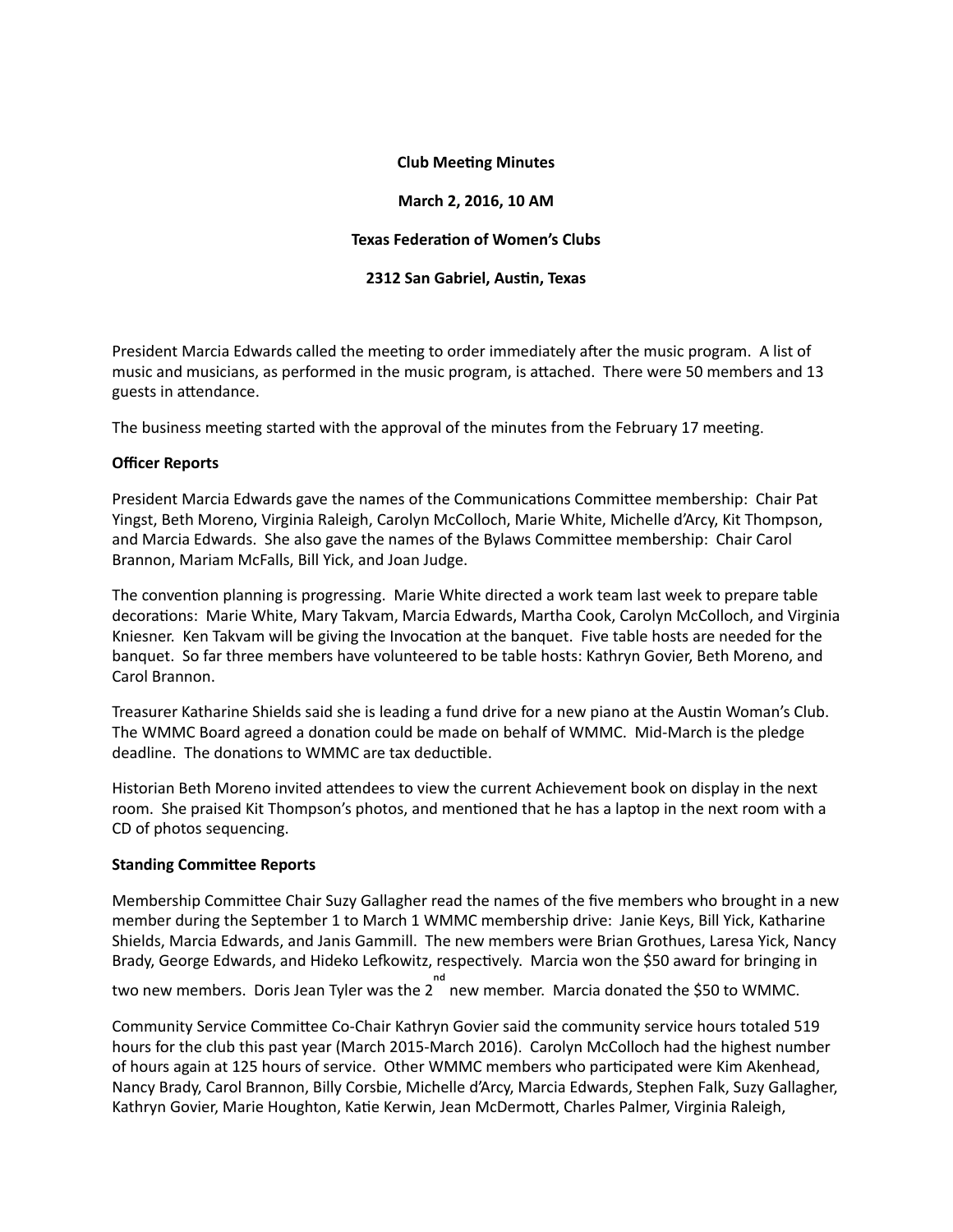Katharine Shields, Lisa Shirah-Hiers, Angela Smith, Kit Thompson, Judy Trejo, Pat Yingst, and Catherine van Zanten.

# **Ad hoc Committee Reports:**

Carolyn McColloch ("Convention Chairman") spoke about the Texas Federation of Music Clubs State Convention in Austin, March 31-April 2. The "Official Call" was in the *Musical Messenger*, and Carolyn brought some printouts of the registration form. Registration is due to the State Treasurer by March 16. Registration is \$15 for one day and \$25 for 3 days. Meals range from \$22 to \$29. There will be concerts after the Thursday and Friday night dinners. WMMC is hosting the Friday night dinner and concert. The NFMC Young Artist Award recipient Christie Conover will sing after the Friday night dinner. The WMMC performers after the Thursday night dinner will be: Angela Smith with the Steel Pan Players; Angelica Lopez and guest Betty Mallard in a piano duet; guest artists of the Austin Bella Corda Guitar Ensemble; Martha MacDonald, clarinet, and Felicity Coltman, piano; and Russell Gregory, bass.

## **New business:**

A convention delegate needs to give a report to the general assembly at the April 6 WMMC meeting. Mary Lou Connelly moved that Carolyn McColloch be the delegate. Kit Thompson seconded the motion. All were in favor. The motion passed.

# **Announcements:**

The Club Chorus will be performing at the state convention on Saturday, April 2, at 11:15 a.m. Chorus Director Madeline McCauley requested singers arrive at the Holiday Inn Hotel by 10:15 a.m. on that day. Upcoming rehearsals are as follows: Armstrong Community School at 12:30 p.m. on March 9, 23, and 30; Texas Federation of Women's Club building at 11 a.m. on March 16; and Holiday Inn at 4:30 p.m. on March 31 and April 1.

Marcia Edwards reminded attendees of a performance by the Austin Philharmonic Orchestra at 7:30 p.m. on March 2 at the Central Presbyterian Church downtown. Felicity Coltman will be performing Mozart Piano Concerto No. 24 in A Major.

Marcia also reminded members of the live Metropolitan Opera cinemacast at selected theatres this Saturday at 11:55 a.m. The Met will be performing Puccini's Manon Lescaut.

Lee Meyer announced that tenor Casey Finnegan, who has performed for the WMMC, will be singing in the Fort Worth Opera production of JFK on May 1. This is a new opera by David T. Little.

Madeline McCauley announced the performance of "Thorns," a scriptural production at the Olivet Baptist Church on Friday and Saturday, March 18 and 19.

The meeting was adjourned at 11:45 AM.

Submitted by Virginia Kniesner, Recording Secretary

## **Dedicated for NFMC Crusade for Strings**

**March 2, 2016**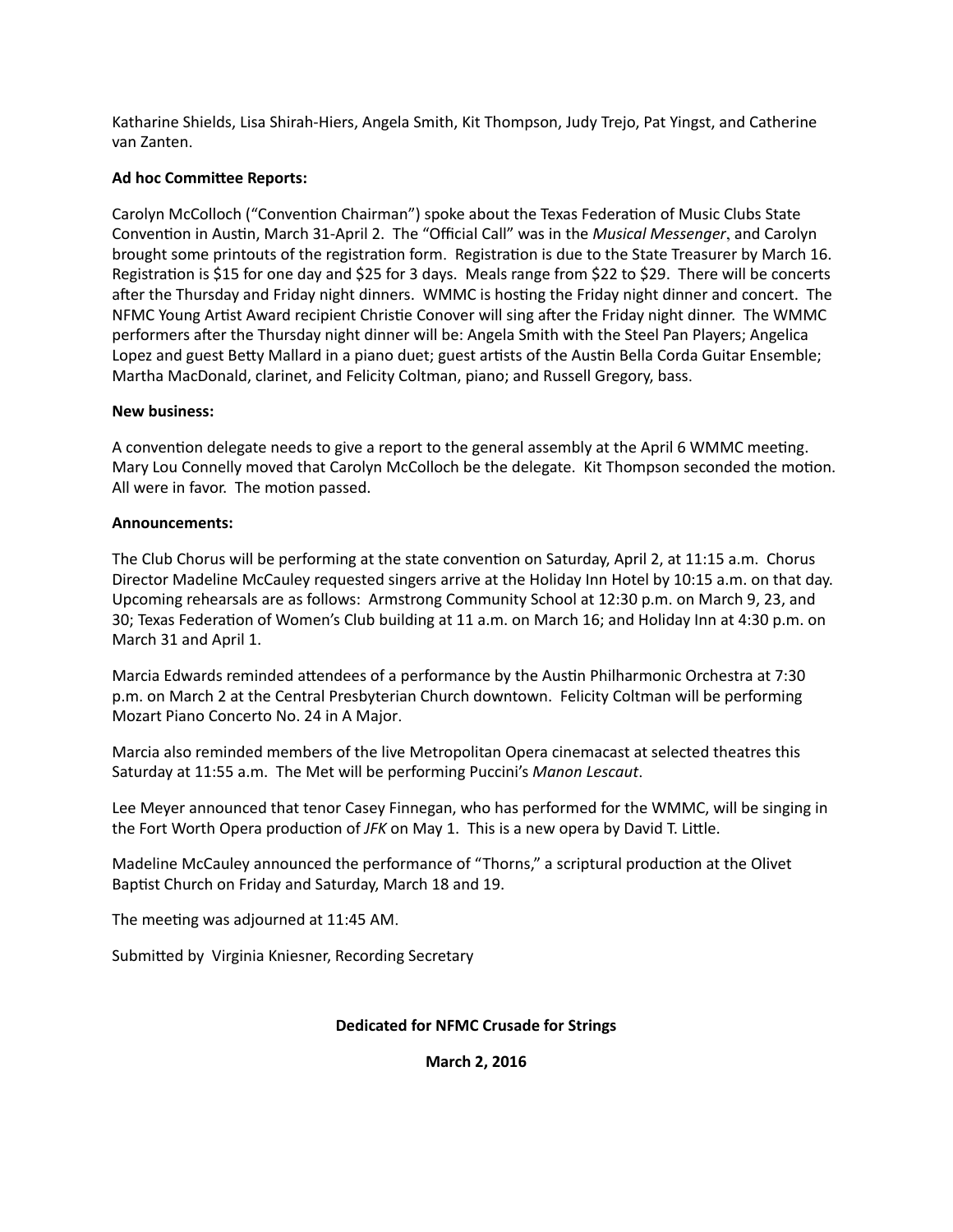# List of music and musicians, as performed.

| Program Leader:                          | Deborah Cavin                |                                          |
|------------------------------------------|------------------------------|------------------------------------------|
| <b>Collect Leader:</b>                   | Virginia Raleigh             |                                          |
| Together We Sing:                        |                              | When Irish Eyes Are Smiling (p. 30)      |
|                                          | Catherine van Zanten, leader |                                          |
|                                          | Robert Centeno, piano        |                                          |
|                                          |                              |                                          |
|                                          |                              | Program                                  |
| <b>Bells of Banff</b>                    |                              | Kevin Taylor (b. 1949)                   |
|                                          |                              | ** Bella Corda Guitar Ensemble           |
|                                          |                              |                                          |
| Concerto for Two Violins in D minor      |                              | Johann Sebastian Bach (1685-1750)        |
| Largo, ma non tanto                      |                              |                                          |
|                                          |                              | **Ruby Jane Smith, violin                |
|                                          |                              | Gregory Shields, violin                  |
|                                          |                              | **Betty Mallard, piano                   |
|                                          |                              |                                          |
| Piano Trio in D minor, Op. 120           |                              | Gabriel Faure (1845-1924)                |
| Allegro, ma non troppo                   |                              |                                          |
| Allegro vivo                             |                              |                                          |
|                                          |                              | Rachel May, violin                       |
|                                          |                              | Terri Freeland, cello                    |
|                                          |                              | Robert Centeno, piano                    |
|                                          |                              |                                          |
|                                          |                              |                                          |
| String Quartet in E minor, Op. 44, No. 2 |                              | Felix Mendelssohn- Bartholdy (1809-1847) |

Allegro assai appassionato